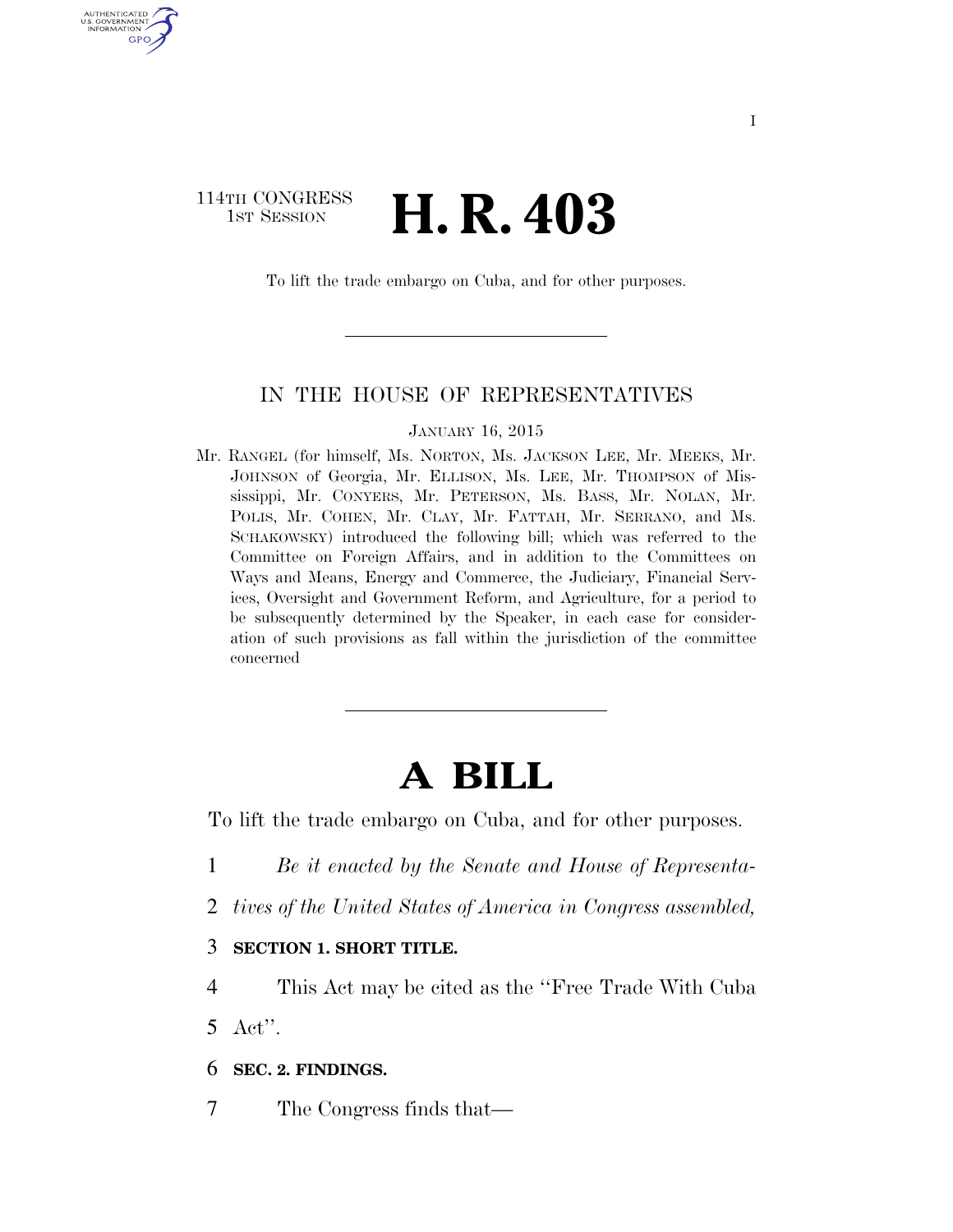(1) with the end of the Cold War and the col- lapse of the Soviet Union, Cuba is no longer a threat to the United States or the Western Hemisphere; (2) the continuation of the embargo on trade between the United States and Cuba that was de- clared in February of 1962 is counterproductive, adding to the hardships of the Cuban people while making the United States the scapegoat for the fail- ures of the communist system; (3) in the countries of the former Soviet Union and the former Eastern bloc, China, and Vietnam, the United States is using economic, cultural, aca- demic, and scientific engagement to support its pol- icy of promoting democratic and human rights re- forms; (4) the United States can best support demo- cratic change in Cuba by promoting trade and com- merce, travel, communications, and cultural, aca-demic, and scientific exchanges; and

 (5) on December 17, 2014, the President an- nounced new steps to increase travel, commerce, and the free flow of information to Cuba, and main- tained that he looked forward to engaging Congress about lifting the embargo.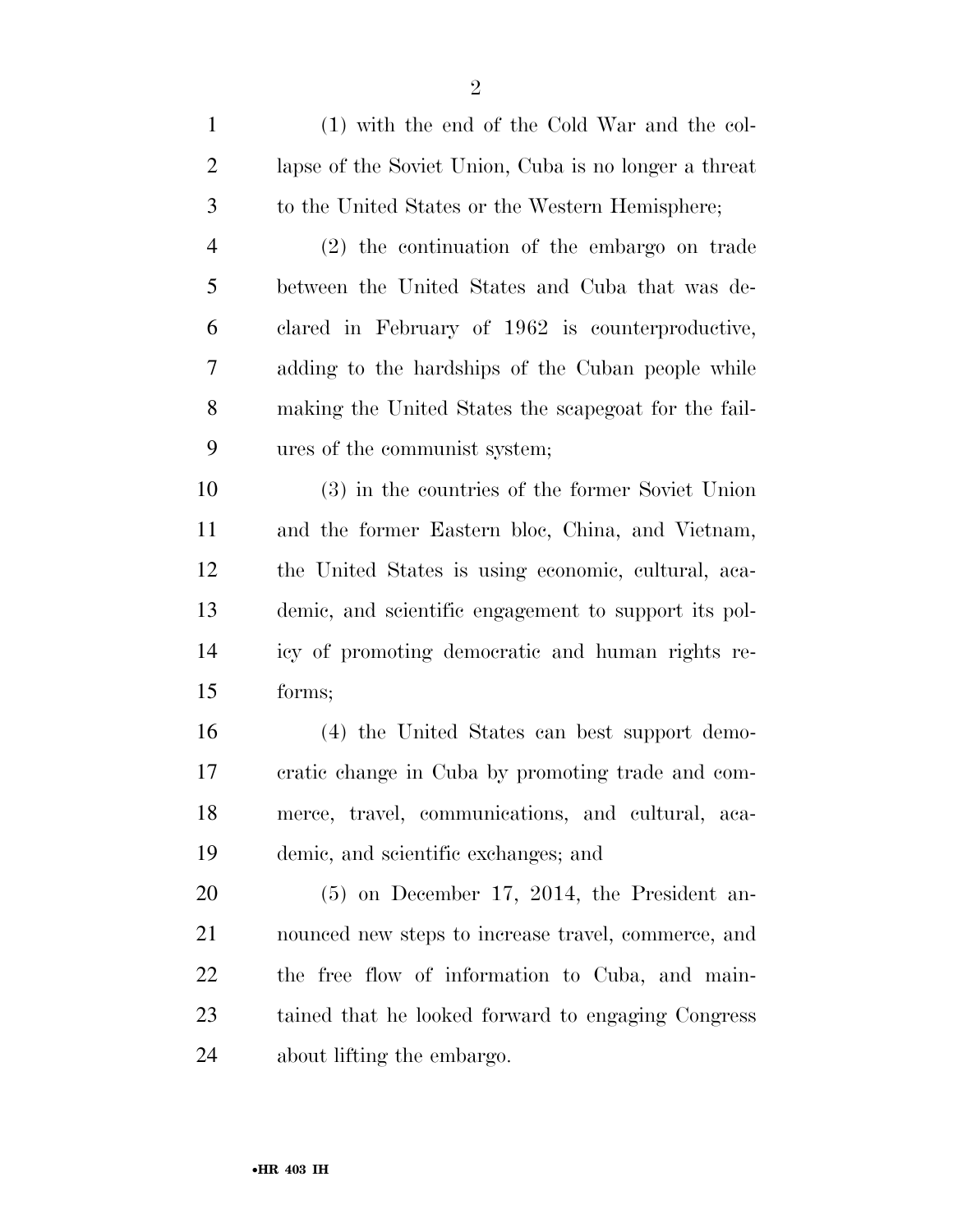## **SEC. 3. REMOVAL OF PROVISIONS RESTRICTING TRADE AND OTHER RELATIONS WITH CUBA.**

 (a) AUTHORITY FOR EMBARGO AND SUGAR QUOTA.—Section 620(a) of the Foreign Assistance Act of 1961 (22 U.S.C. 2370(a)) is repealed.

 (b) TRADING WITH THE ENEMY ACT.—The authori- ties conferred upon the President by section 5(b) of the Trading With the Enemy Act, which were being exercised with respect to Cuba on July 1, 1977, as a result of a national emergency declared by the President before that date, and are being exercised on the day before the effec- tive date of this Act, may not be exercised on or after such effective date with respect to Cuba. Any regulations in effect on the day before such effective date pursuant to the exercise of such authorities shall cease to be effec-tive on such date.

 (c) EXERCISE OF AUTHORITIES UNDER OTHER PRO-VISIONS OF LAW.—

 (1) REMOVAL OF PROHIBITIONS.—Any prohibi- tion on exports to Cuba that is in effect on the day before the effective date of this Act under the Ex-22 port Administration Act of 1979 (as continued in ef- fect under the International Emergency Economic Powers Act) shall cease to be effective on such effec-tive date.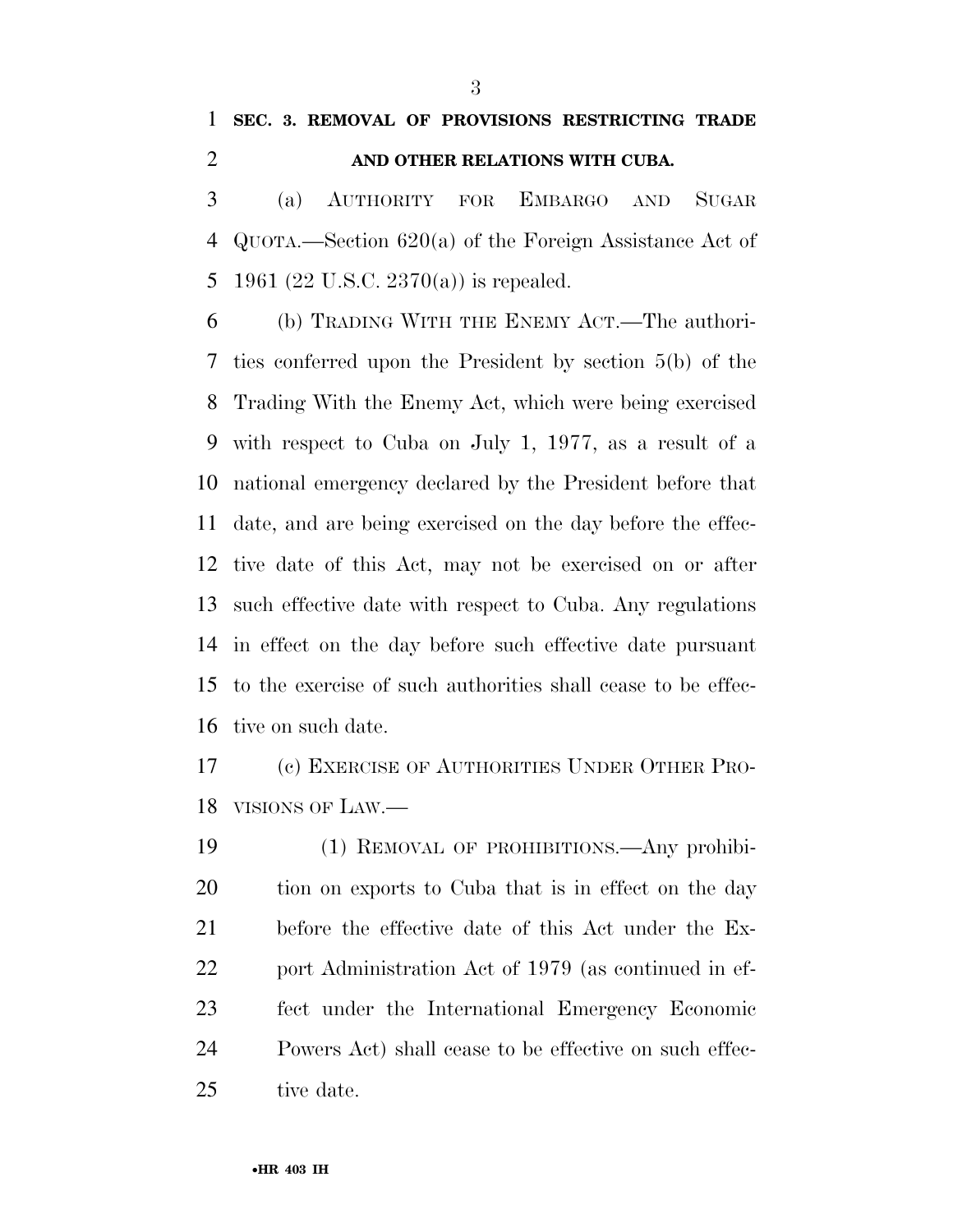(2) AUTHORITY FOR NEW RESTRICTIONS.—The President may, on and after the effective date of this Act—

 (A) impose export controls with respect to 5 Cuba under section 5,  $6(j)$ ,  $6(l)$ , or  $6(m)$  of the Export Administration Act of 1979 (as contin- ued in effect under the International Emer-gency Economic Powers Act); and

 (B) exercise the authorities the President has under the International Emergency Eco- nomic Powers Act with respect to Cuba pursu- ant to a declaration of national emergency re- quired by that Act that is made on account of an unusual and extraordinary threat, that did not exist before the enactment of this Act, to 16 the national security, foreign policy, or economy of the United States.

 (d) CUBAN DEMOCRACY ACT.—The Cuban Democ- racy Act of 1992 (22 U.S.C. 6001 and following) is re-pealed.

 (e) REPEAL OF CUBAN LIBERTY AND DEMOCRATIC SOLIDARITY (LIBERTAD) ACT OF 1996.—

 (1) REPEAL.—The Cuban Liberty and Demo- cratic Solidarity (LIBERTAD) Act of 1996 is re-pealed.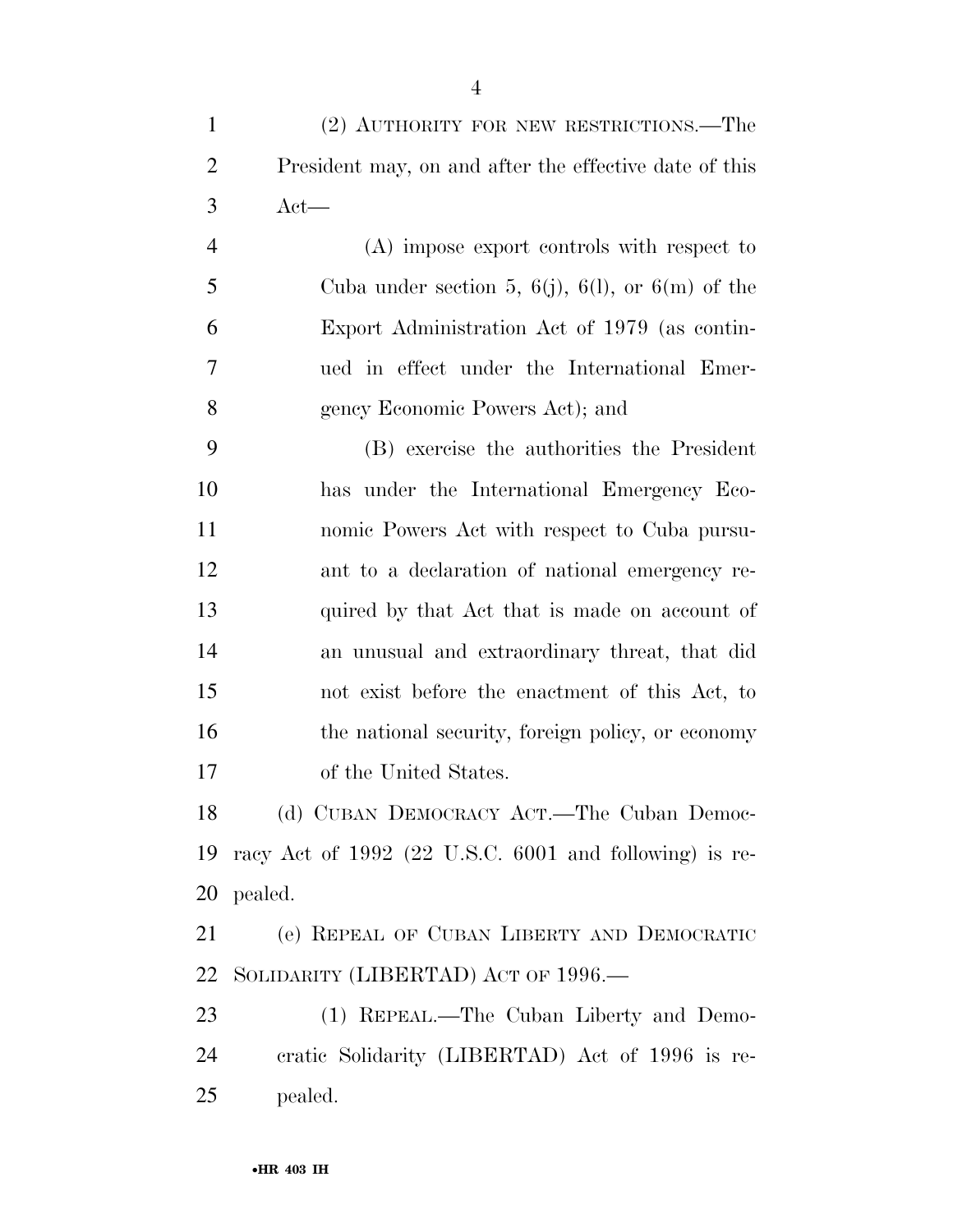| $\mathbf{1}$   | (2) CONFORMING AMENDMENTS. - (A) Section            |
|----------------|-----------------------------------------------------|
| $\overline{2}$ | 498A of the Foreign Assistance Act of 1961 (22)     |
| 3              | U.S.C. 2295a) is amended—                           |
| $\overline{4}$ | (i) in subsection (a)(11), by striking "and         |
| 5              | intelligence facilities, including the military and |
| 6              | intelligence facilities at Lourdes and Cien-        |
| 7              | fuegos," and inserting "facilities,";               |
| 8              | $(ii)$ in subsection $(b)$ —                        |
| 9              | (I) in paragraph $(4)$ , by adding "or"             |
| 10             | after the semicolon;                                |
| 11             | $(II)$ by striking paragraph $(5)$ ; and            |
| 12             | $(III)$ by redesignating paragraph $(6)$            |
| 13             | as paragraph $(5)$ ; and                            |
| 14             | (iii) by striking subsection (d).                   |
| 15             | $(B)$ Section 498B $(k)$ of the Foreign Assistance  |
| 16             | Act of 1961 (22 U.S.C. 2295b(k)) is amended by      |
| 17             | striking paragraphs $(3)$ and $(4)$ .               |
| 18             | (C) Section 1611 of title 28, United States         |
| 19             | Code, is amended by striking subsection (c).        |
| 20             | (D) Sections 514 and 515 of the International       |
| 21             | Claims Settlement Act of 1949 (22 U.S.C. 1643)      |
| 22             | and 1643m) are repealed.                            |
| 23             | (f) TRADE SANCTIONS REFORM AND EXPORT EN-           |
| 24             | HANCEMENT ACT OF 2000.—The Trade Sanctions Re-      |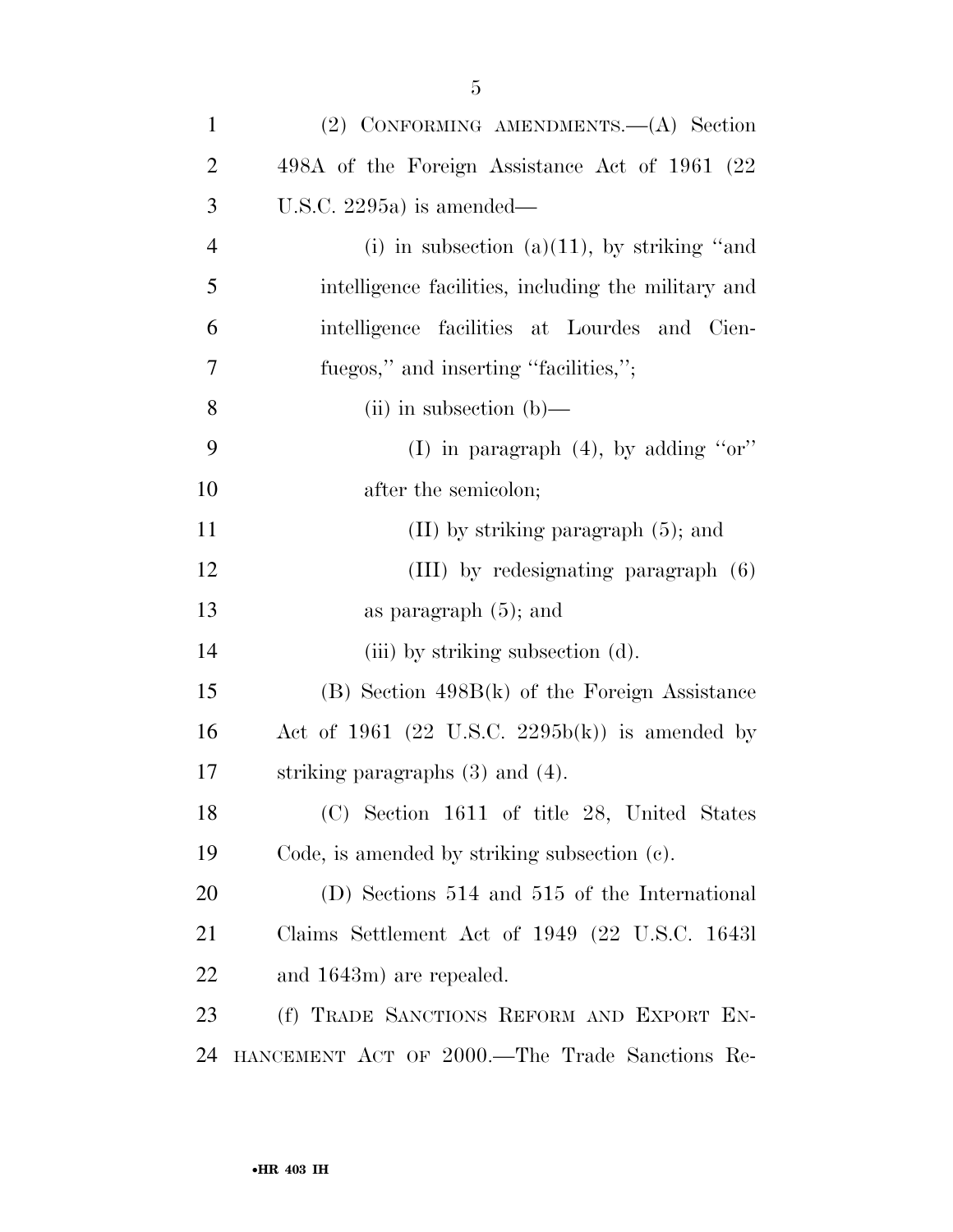| $\mathbf{1}$   | form and Export Enhancement Act of 2000 (22 U.S.C.         |
|----------------|------------------------------------------------------------|
| $\overline{2}$ | $7201$ et seq.) is amended—                                |
| 3              | in section $906(a)(1)$ $(22 \text{ U.S.C.})$<br>(1)        |
| $\overline{4}$ | $7205(a)(1)$ —                                             |
| 5              | $(A)$ by striking "Cuba,"; and                             |
| 6              | $(B)$ by inserting "(other than Cuba)" after               |
| 7              | "to the government of a country";                          |
| 8              | $(2)$ in section 908 (22 U.S.C. 7207)—                     |
| 9              | $(A)$ by striking subsection $(b)$ ;                       |
| 10             | $(B)$ in subsection $(a)$ —                                |
| 11             | (i) by striking "PROHIBITION" and all                      |
| 12             | that follows through $\lq(1)$ In GENERAL.—                 |
| 13             | Notwithstanding" and inserting "IN GEN-                    |
| 14             | ERAL.—Notwithstanding";                                    |
| 15             | (ii) by striking "for exports to Cuba"                     |
| 16             | $\mathrm{or}''$                                            |
| 17             | (iii) by striking paragraph $(2)$ ; and                    |
| 18             | (iv) by redesignating paragraph (3) as                     |
| 19             | subsection (b) (and conforming the margin                  |
| 20             | accordingly); and                                          |
| 21             | (C) in subsection (b) (as redesignated), by                |
| 22             | striking "paragraph (1)" and inserting "sub-               |
| 23             | section $(a)$ ";                                           |
| 24             | $(3)$ by striking section 909 $(22 \text{ U.S.C. } 7208);$ |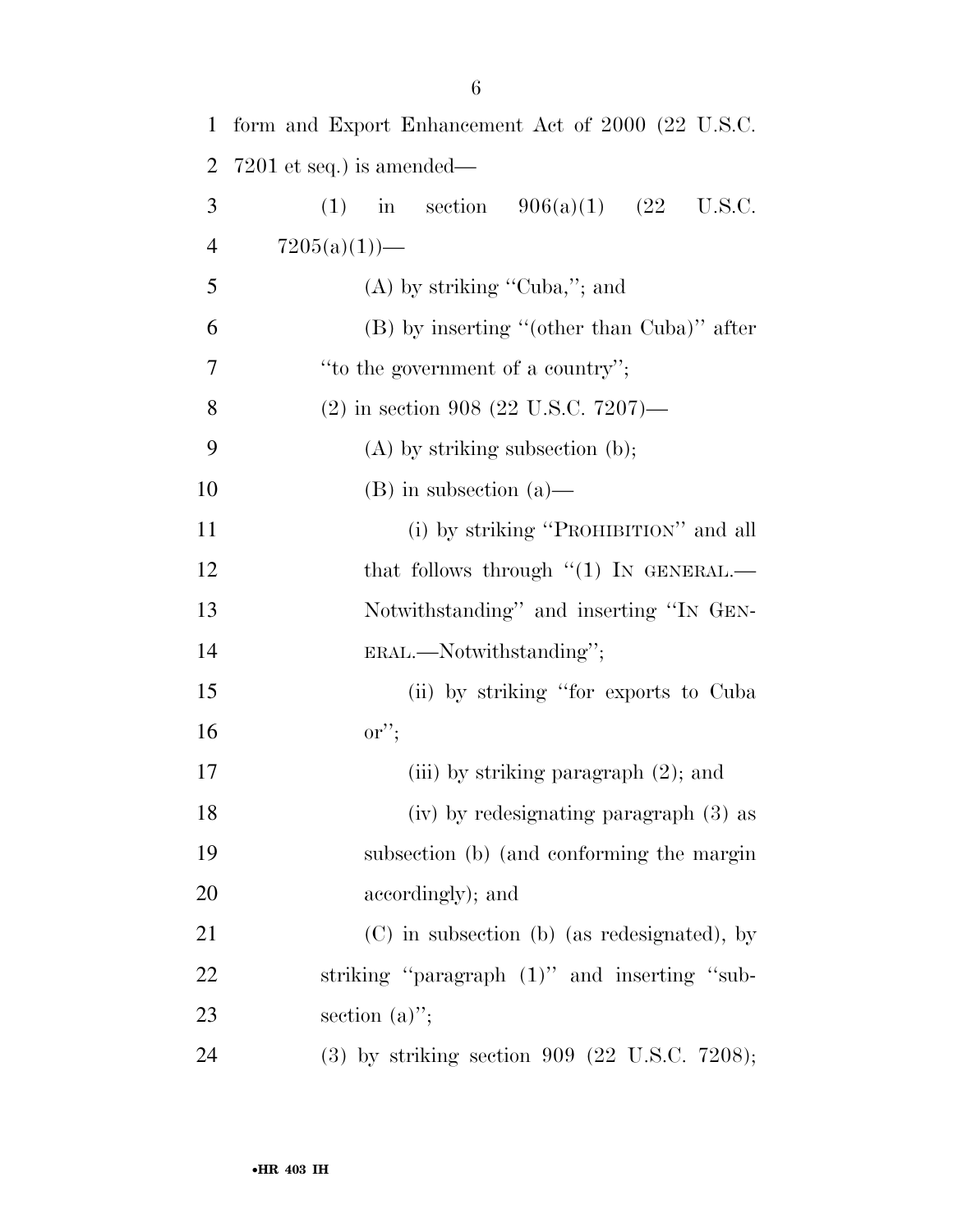(4) by striking section 910 (22 U.S.C. 7209); and

 (5) by redesignating section 911 as section 909. (g) REPEAL OF PROHIBITION ON TRANSACTIONS OR PAYMENTS WITH RESPECT TO CERTAIN UNITED STATES INTELLECTUAL PROPERTY.—Section 211 of the Depart- ment of Commerce and Related Agencies Appropriations Act, 1999 (as contained in section 101(b) of division A of Public Law 105–277; 112 Stat. 2681–88) is repealed. (h) TERMINATION OF DENIAL OF FOREIGN TAX CREDIT WITH RESPECT TO CUBA.—Subparagraph (A) of section 901(j)(2) of the Internal Revenue Code of 1986 (relating to denial of foreign tax credit, etc., with respect to certain foreign countries) is amended by adding at the end the following new flush sentence:

 ''Notwithstanding the preceding sentence, this subsection shall not apply to Cuba after the date that is 60 days after the date of the enact-ment of this sentence.''.

20 (i) SUGAR QUOTA PROHIBITION UNDER FOOD SECU- RITY ACT OF 1985.—Section 902(c) of the Food Security Act of 1985 is repealed.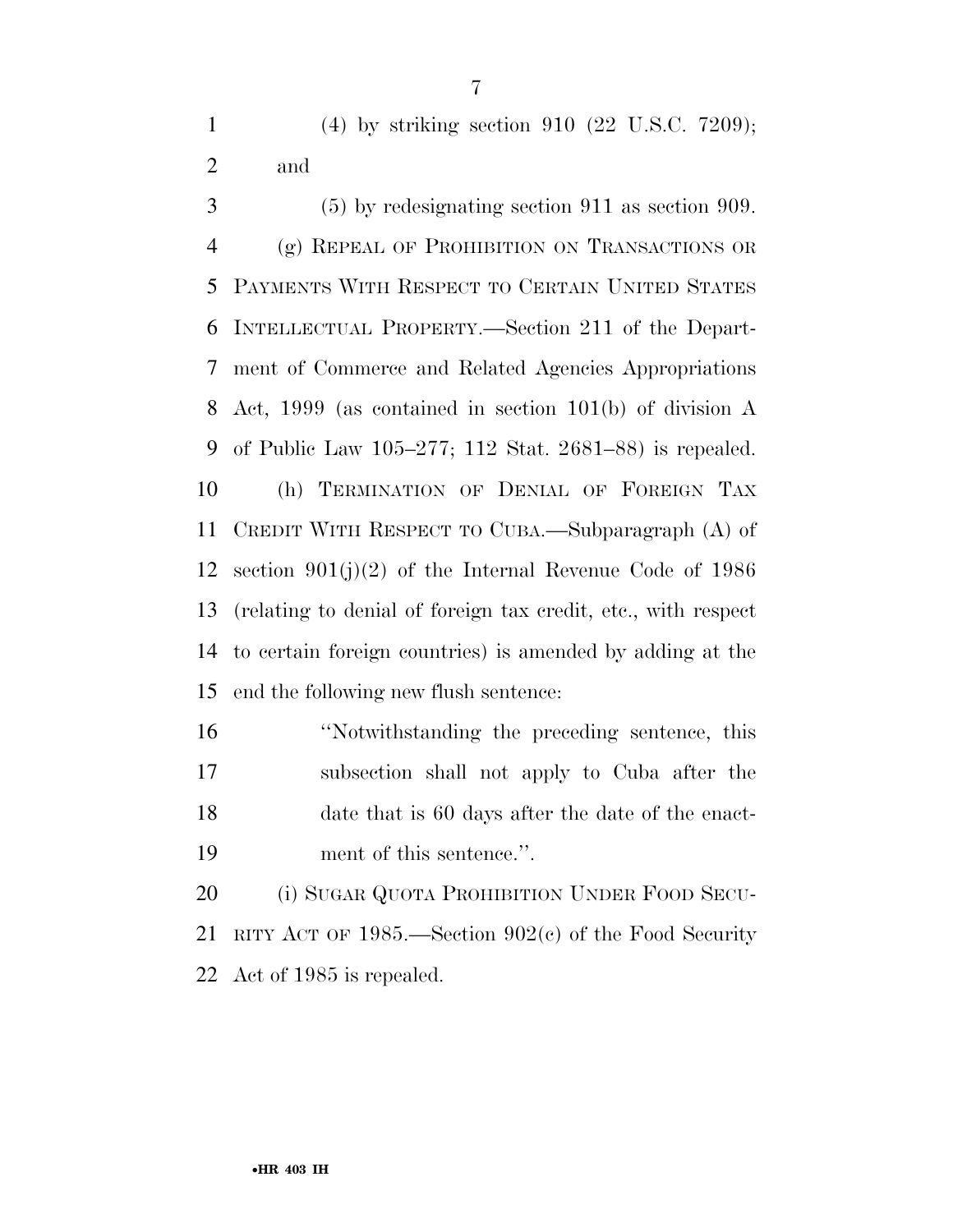## **SEC. 4. TELECOMMUNICATIONS EQUIPMENT AND FACILI-TIES.**

 Any common carrier within the meaning of section 3 of the Communications Act of 1934 (47 U.S.C. 153) is authorized to install, maintain, and repair telecommuni- cations equipment and facilities in Cuba, and otherwise provide telecommunications services between the United States and Cuba. The authority of this section includes the authority to upgrade facilities and equipment.

### **SEC. 5. TRAVEL.**

 (a) IN GENERAL.—Travel to and from Cuba by indi- viduals who are citizens or residents of the United States, and any transactions ordinarily incident to such travel, may not be regulated or prohibited if such travel would be lawful in the United States.

 (b) TRANSACTIONS INCIDENT TO TRAVEL.—Any transactions ordinarily incident to travel that may not be regulated or prohibited under subsection (a) include, but are not limited to—

 (1) any transactions ordinarily incident to trav- el to or from Cuba, including the importation into Cuba or the United States of accompanied baggage for personal use only;

 (2) any transactions ordinarily incident to trav-el or maintenance within Cuba, including the pay-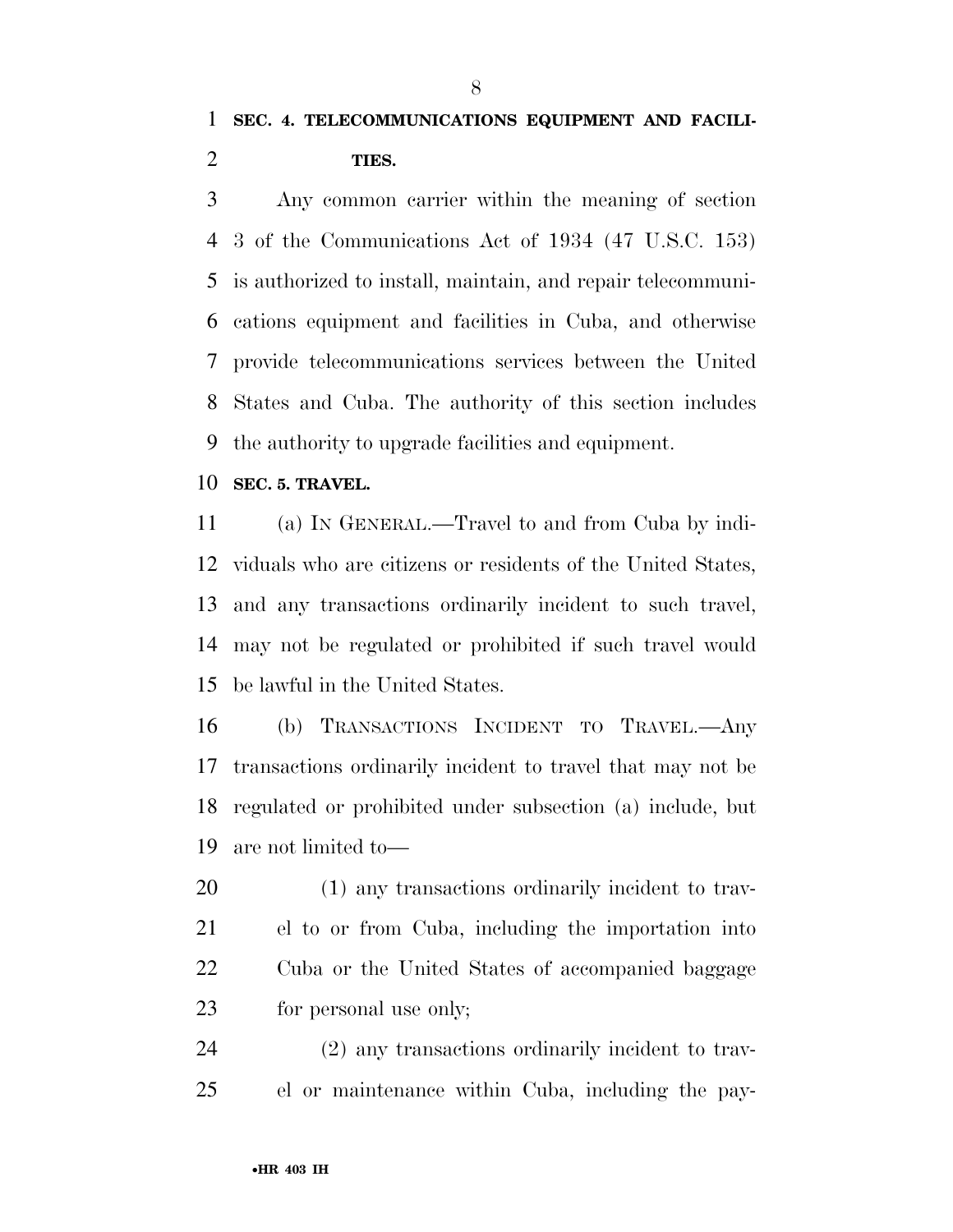| $\mathbf{1}$   | ment of living expenses and the acquisition of goods         |
|----------------|--------------------------------------------------------------|
| $\overline{2}$ | or services for personal use;                                |
| 3              | (3) any transactions ordinarily incident to the              |
| $\overline{4}$ | arrangement, promotion, or facilitation of travel to,        |
| 5              | from, or within Cuba;                                        |
| 6              | (4) any transactions incident to nonscheduled                |
| $\overline{7}$ | air, sea, or land voyages, except that this paragraph        |
| 8              | does not authorize the carriage of articles into Cuba        |
| 9              | or the United States except accompanied baggage;             |
| 10             | and                                                          |
| 11             | (5) normal banking transactions incident to the              |
| 12             | activities described in the preceding provisions of          |
| 13             | this subsection, including the issuance, clearing,           |
| 14             | processing, or payment of checks, drafts, travelers          |
| 15             | checks, credit or debit card instruments, or similar         |
| 16             | instruments.                                                 |
| 17             | SEC. 6. DIRECT MAIL DELIVERY TO CUBA.                        |
| 18             | The United States Postal Service shall take such ac-         |
| 19             | tions as are necessary to provide direct mail service to and |
|                |                                                              |

 from Cuba, including, in the absence of common carrier service between the 2 countries, the use of charter pro-viders.